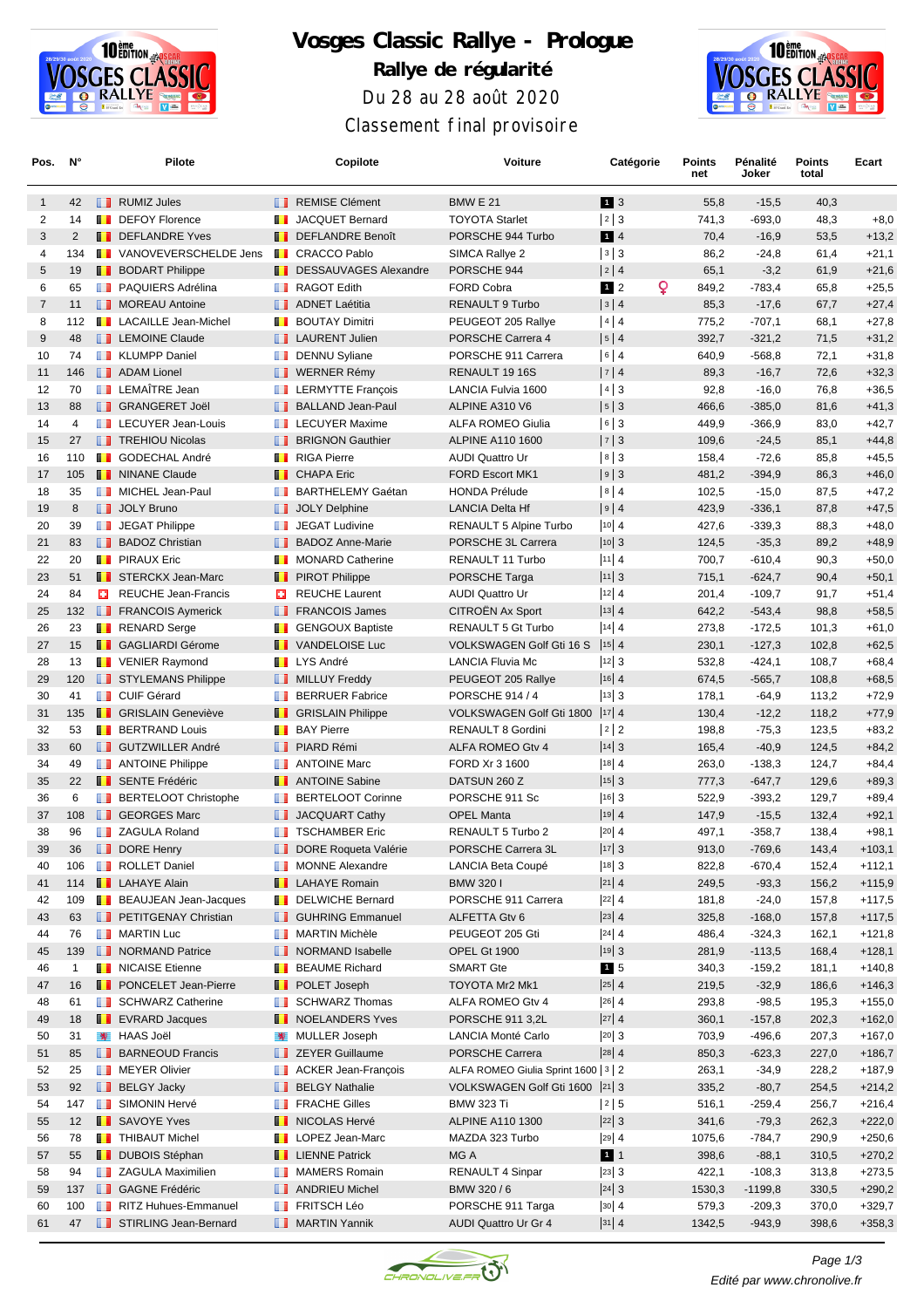## **Vosges Classic Rallye - Prologue Rallye de régularité** Du 28 au 28 août 2020 Classement final provisoire

| Pos.       | $N^{\circ}$ |    | Pilote                                       |        | Copilote                                     | Voiture                                | Catégorie            | Points<br>net    | Pénalité<br>Joker     | Points<br>total  | Ecart                  |
|------------|-------------|----|----------------------------------------------|--------|----------------------------------------------|----------------------------------------|----------------------|------------------|-----------------------|------------------|------------------------|
| 62         | 131         |    | <b>T</b> THEVENY Bruce                       |        | <b>THEVENY Christian</b>                     | PORSCHE 996 Gt3                        | 16                   | 446,4            | $-47,0$               | 399,4            | $+359,1$               |
| 63         | 59          |    | <b>GUTZWILLER Claude</b>                     | ш      | <b>GRAFF Guy</b>                             | PORSCHE 928 S                          | $ 32 $ 4             | 452,1            | $-38,0$               | 414,1            | $+373,8$               |
| 64         | 45          |    | <b>LAMARTHEE Nicolas</b>                     |        | <b>BAUDOIN Gaëlle</b>                        | BMW M3 M3                              | 3 5                  | 610,2            | $-104,2$              | 506,0            | $+465,7$               |
| 65         | 24          | ш  | <b>BAUER Philippe</b>                        | w      | <b>MELTZ Alain</b>                           | PORSCHE 964 Turbo                      | $ 33 $ 4             | 656,0            | $-146,2$              | 509,8            | $+469,5$               |
| 66         | 33          |    | <b>ELVINGER Romain</b>                       | ш      | <b>GRAGES Jenny</b>                          | MG B Gt V8                             | $ 25 $ 3             | 704,5            | $-183,5$              | 521,0            | $+480,7$               |
| 67         | 116         |    | SUTTER Christophe                            | w      | <b>GALMICHE Sylvain</b>                      | <b>CATERHAM Super Seven</b>            | 4 5                  | 757,7            | $-212,2$              | 545,5            | $+505,2$               |
| 68         | 93          |    | <b>T</b> VANROBAEYS Dirk                     | ш      | <b>VANROLLEGEM Lieven</b>                    | MG <sub>B</sub> V <sub>8</sub>         | $ 26 $ 3             | 772,8            | $-208,5$              | 564,3            | $+524,0$               |
| 69         | 73          |    | DE DAIN Pierre                               | w      | DE DAIN Nathalie                             | ALFA ROMEO Gtv 6                       | $ 34 $ 4             | 764,9            | $-147,3$              | 617,6            | $+577,3$               |
| 70         | 95          |    | <b>ZAGULA Ferdinand</b>                      |        | <b>DE NITA Antony</b>                        | <b>RENAULT 5 Alpine</b>                | 27 3                 | 734,4            | $-68,9$               | 665,5            | $+625,2$               |
| 71         | 150         | 鸞  | <b>LOPES Victor</b>                          |        | <b>GONZALES Christine</b>                    | PORSCHE 964                            | $ 35 $ 4             | 1113,6           | $-378,1$              | 735,5            | $+695,2$               |
| 72         | 32          |    | WEIDIG René                                  | W.     | <b>GRASGES Marcel</b>                        | <b>CORVETTE Stingray</b>               | 4 2                  | 180,1            | $+591,3$              | 771,4            | $+731,1$               |
| 73         | 138         | m  | <b>APARICIO Philippe</b>                     | m      | <b>APARICIO Karine</b>                       | VOLKSWAGEN Golf Gti 1800               | $ 36 $ 4             | 1461,0           | $-676.9$              | 784,1            | $+743,8$               |
| 74<br>75   | 115<br>44   |    | RIESBECK Denis<br>L'AOUSTET Antoine          | w      | SPETZ Nicolas<br><b>THOMASSIER Martine</b>   | <b>OPEL Manta</b><br>BMW 2002 2002     | $ 28 $ 3<br> 29 3    | 567,6<br>892,6   | $+227,2$<br>$-82,8$   | 794,8<br>809,8   | $+754,5$<br>$+769,5$   |
| 76         | 17          |    | <b>F</b> PIRLOT Renaud                       |        | <b>B</b> SAMDRON Emmanuel                    | PORSCHE 2.7L Rs                        | $ 37 $ 4             | 1679,9           | $-742,2$              | 937,7            | $+897,4$               |
| 77         | 122         |    | <b>T</b> PAPPIJN Nic                         |        | <b>D'HOORE Alexis</b>                        | PORSCHE 911 Sc                         | $ 30 $ 3             | 1020,6           | $-81,2$               | 939,4            | $+899,1$               |
| 78         | 40          |    | MILLUY Franck                                |        | <b>NILLUY Alex</b>                           | TRIUMPH 2500 Pi                        | 5 2                  | 1198,1           | $-245,6$              | 952,5            | $+912,2$               |
| 79         | 62          | ш  | <b>HINDERMANN Emanuel</b>                    | m      | <b>GUTZWILLER Léa</b>                        | <b>RENAULT Clio 16 S</b>               | 5 5                  | 1218,8           | $-157,0$              | 1061,8           | $+1021,5$              |
| 80         | 77          |    | <b>NAECHTER Francis</b>                      |        | <b>NAECHTER Edwina</b>                       | LANCIA Delta 16 S                      | $ 38 $ 4             | 1226,3           | $-125,3$              | 1101,0           | $+1060,7$              |
| 81         | 91          |    | <b>PATRON Gérard</b>                         |        | <b>NARESCHAL Philippe</b>                    | VOLKSWAGEN Golf Gti 1600               | $ 31 $ 3             | 1404,9           | $-294,7$              | 1110,2           | $+1069,9$              |
| 82         | 144         |    | <b>FRANCHI René</b>                          |        | <b>DOHET René</b>                            | PORSCHE 924                            | $ 32 $ 3             | 1346,8           | $-179,9$              | 1166,9           | $+1126,6$              |
| 83         | 143         | ш  | ALAFACI Raphaël                              |        | <b>MEFROUCHE Samuel</b>                      | MAZDA Mx5 Mk1                          | 6 5                  | 2085,5           | $-788,2$              | 1297,3           | $+1257,0$              |
| 84         | 82          |    | NAEGELEN Vincent                             | ш      | <b>CONVERSET Florent</b>                     | PEUGEOT 205                            | $ 39 $ 4             | 1862,9           | $-524,5$              | 1338,4           | $+1298,1$              |
| 85         | 43          | ш  | <b>ROUXEL Yves</b>                           | w      |                                              | DAF Marathon 66                        | $ 33 $ 3             | 1812,2           | $-334,3$              | 1477,9           | $+1437,6$              |
| 86         | 89          |    | <b>B</b> GODIN Emeric                        |        | <b>EXECU</b> Sandie                          | PORSCHE 944 Turbo                      | $ 40 $ 4             | 2682,2           | $-1188,5$             | 1493,7           | $+1453,4$              |
| 87         | 121         | ш  | JACQUEL Damien                               | ш      | <b>LIENHARD Kristel</b>                      | RENAULT Clio F1 Team                   | 2 6                  | 2654,2           | $-1140,1$             | 1514,1           | $+1473,8$              |
| 88         | 127         | ш  | <b>BONIN Didier</b>                          | ш      | ROUX-BERNARD Philippe                        | <b>BMW 325 X</b>                       | $ 41 $ 4             | 467,1            | $+1075,5$             | 1542,6           | $+1502,3$              |
| 89         | 111         | ш  | <b>BASTY Jean-Luc</b>                        | w      | <b>MOREAU Jacques</b>                        | RENAULT 5 Turbo 2                      | $ 42 $ 4             | 1923,6           | $-309,6$              | 1614,0           | $+1573,7$              |
| 90         | 10          |    | <b>FRONNE Alain</b>                          | ш      | <b>GAUCHET Jean</b>                          | VOLVO Amazone P 122 S                  | 6 2                  | 2360,6           | $-728,6$              | 1632,0           | $+1591,7$              |
| 91         | 66          | ш  | <b>MALAISE Olivier</b>                       |        | <b>VOINSON Marie-Claude</b>                  | PORSCHE 928 S                          | $ 43 $ 4             | 2122,3           | $-242,0$              | 1880,3           | $+1840,0$              |
| 92         | 3           |    | <b>T</b> STEPHENNE Benoît                    |        | <b>B</b> GRAVET Véronique                    | <b>OPEL Ascona</b>                     | $ 34 $ 3             | 151,0            | $+1758.3$             | 1909,3           | $+1869,0$              |
| 93         | 72          | ш  | <b>DUFOUR Bruno</b>                          | w      | <b>NAUDET Claudia</b>                        | AUTOBIANCHI A112 Abarth                | $35 \mid 3$          | 2937,5           | $-1015,0$             | 1922,5           | $+1882,2$              |
| 94         | 71          |    | <b>LANOY Alexandre</b>                       |        | <b>LANOY Christophe</b>                      | PEUGEOT 205 Gti                        | $ 36 $ 3             | 2339,3           | $-332,8$              | 2006,5           | $+1966,2$              |
| 95<br>96   | 123<br>149  |    | <b>NARTINEZ Christophe</b><br>JARDOT Laurent | m<br>帯 | <b>CHABANIS Sandrine</b><br><b>LOPES Eva</b> | <b>BMW 2002 Ti</b>                     | 7 2<br>$ 44 $ 4      | 2344,4<br>2313,5 | $-299,0$<br>$-233,2$  | 2045,4<br>2080,3 | $+2005,1$<br>$+2040,0$ |
| 97         | 21          |    | <b>T</b> HERBIGNEAUX Yves                    | ш      | <b>NICOLAS Pascal</b>                        | PORSCHE 930 Targa<br>DATSUN 240 Z      | $ 37 $ 3             | 2795,9           | $-355,2$              | 2440,7           | $+2400,4$              |
| 98         | 97          |    | <b>DONZE Maïté</b>                           |        | <b>EXAGULA Marie-Antoinette</b>              | MG <sub>B</sub>                        | Q<br>8 2             | 2841,7           | $-366,4$              | 2475,3           | $+2435,0$              |
| 99         | 107         |    | <b>EXECUTE:</b> LAVAL Marcel                 |        | <b>T</b> COLLIN Christian                    | <b>OPEL Monza</b>                      | $ 45 $ 4             | 3216,2           | $-637.9$              | 2578,3           | $+2538,0$              |
| 100        | 46          |    | ULRICH Jean-Marie                            |        | ULRICH Lionel                                | <b>AUDI Quattro Ur</b>                 | $ 46 $ 4             | 3022,0           | $-335,5$              | 2686,5           | $+2646,2$              |
| 101        | 104         |    | MAURER Christian                             | ш      | <b>SCHNOBELEN Thierry</b>                    | PEUGEOT 205 Cti                        | 47 4                 | 3017,4           | $-277,2$              | 2740,2           | $+2699,9$              |
| 102        | 142         |    | <b>CAYROU Guy</b>                            |        | <b>BRIOT Nadyne</b>                          | AUTOBIANCHI A112 Abarth                | $ 38 $ 3             | 1901,5           | $+931,6$              | 2833,1           | $+2792,8$              |
| 103        | 102         |    | <b>BLEU Jean</b>                             | w      | <b>BLEU Cécile</b>                           | MAZDA Mx5                              | $ 48 $ 4             | 3731,9           | $-688,2$              | 3043,7           | $+3003,4$              |
| 104        | 90          |    | <b>II</b> MOREAU Rémi                        |        | <b>B</b> ISERENTANT Michaël                  | <b>BMW Bmw 3201</b>                    | 49 4                 | 3538,2           | $-486,4$              | 3051,8           | $+3011,5$              |
| 105        | 130         | ш  | ORSINI Jean-Jacques                          | w      | <b>MERMOZ Francoise</b>                      | BMW 3231                               | $ 39 $ 3             | 3873,0           | $-628,3$              | 3244,7           | $+3204,4$              |
| 106        | 58          |    | <b>CORLET Guy</b>                            | ш      | <b>POUX Robert</b>                           | PEUGEOT 309 Gti                        | $ 50 $ 4             | 4002,9           | $-748,9$              | 3254,0           | $+3213,7$              |
| 107        | 101         |    | <b>FRITSCH François</b>                      | w      | <b>FRITSCH Pascale</b>                       | MG B Gt                                | $ 40 $ 3             | 4085,6           | $-775,4$              | 3310,2           | $+3269,9$              |
| 108        | 9           |    | <b>LE BAUT Christian</b>                     |        | <b>LE BAUT Agnès</b>                         | CITROËN Ds 23                          | $ 41 $ 3             | 4186,7           | $-605,7$              | 3581,0           | $+3540,7$              |
| 109        | 34          |    | <b>LAPORTE Alain</b>                         | u u    | <b>LAPORTE Monique</b>                       | LANCIA Fulvia 1300                     | 9 2                  | 4300,9           | $-695,0$              | 3605,9           | $+3565,6$              |
| 110        | 125         |    | <b>NUMET</b> Patrick                         |        | ROYEN Marie-Paule                            | PORSCHE 944                            | $ 51 $ 4             | 4513,8           | $-885,3$              | 3628,5           | $+3588,2$              |
| 111        | 141         | H. | DE Luget                                     | w      | <b>WATELET David</b>                         | <b>BMW 3231</b>                        | $ 52 $ 4             | 4343,3           | $-619,0$              | 3724,3           | $+3684,0$              |
| 112        | 56          |    | <b>THERY Bruno</b>                           |        | <b>B</b> MAURAND Stéphanie                   | PORSCHE 911 Sc                         | $ 42 $ 3             | 4557,1           | $-746,1$              | 3811,0           | $+3770,7$              |
| 113        | 98          | m  | <b>CHAPAS Alexis</b>                         | m      | <b>LECOMTE Clément</b>                       | <b>RENAULT 5 Alpine</b>                | $ 43 $ 3             | 4957,3           | $-915,7$              | 4041,6           | $+4001,3$              |
| 114        | 38          | ш  | <b>CONSTANTIN Didier</b><br>DIERCKS Olivier  |        | <b>NARINI Patricia</b><br>GONZALEZ Hélène    | PORSCHE Carrera 3L<br>PORSCHE 911 3,2L | $ 44 $ 3             | 3324,3           | $+881,9$              | 4206,2<br>4355,9 | $+4165,9$              |
| 115        | 129         |    | <b>LENGLAERT Guy</b>                         | ш      | <b>LEGENNE Vincent</b>                       | PEUGEOT 104 Zs                         | $ 53 $ 4<br>$ 45 $ 3 | 6562,6<br>5276,5 | $-2206,7$<br>$-713,1$ | 4563,4           | +4315,6<br>$+4523,1$   |
| 116<br>117 | 7<br>64     |    | <b>T</b> VAN REMOORTEL Patrick               | ш      | NYS Eddy                                     | <b>APAL Coupé</b>                      | 2 1                  | 5318,4           | $-728,4$              | 4590,0           | $+4549,7$              |
| 118        | 69          |    | VANLANKER Ghislaine                          | ш      | <b>BOULET Dominique</b>                      | <b>TRIUMPH Dolomite Sprint</b>         | $ 46 $ 3             | 5615,3           | $-876,2$              | 4739,1           | $+4698,8$              |
| 119        | 99          | H. | <b>BOUZANA Henry</b>                         | ш      | <b>NASS Sylvain</b>                          | PEUGEOT 205 Gti                        | 7 5                  | 6256,0           | $-1041,8$             | 5214,2           | $+5173,9$              |
| 120        | 5           | ш  | <b>CASTELAIN Pablo</b>                       | ш      | <b>CASTELAIN Véro</b>                        | ALFA ROMEO Spider                      | 54 4                 | 2323,0           | $+3010,5$             | 5333,5           | $+5293,2$              |
| 121        | 50          |    | MICHELET Gilles                              | w      | PORCHERON Carole                             | <b>FORD Sierra Cosworth</b>            | $ 55 $ 4             | 6477,5           | $-933,9$              | 5543,6           | $+5503,3$              |
| 122        | 26          |    | <b>CH</b> GERARDIN Bruno                     |        | FONDERFLIK Jean-Claude                       | PORSCHE 968 Cs                         | 8 5                  | 7064,8           | $-1487,0$             | 5577,8           | $+5537,5$              |
| 123        | 81          | ш  | <b>CHARMOILLE Patrice</b>                    | u I    | CHARMOILLE Gaétan                            | ALFA ROMEO Giulia Gt                   | $ 47 $ 3             | 1159,9           | $+4834,2$             | 5994,1           | $+5953,8$              |
| 124        | 79          |    | <b>NINARD Henry</b>                          |        | <b>PHILIBERT Nicole</b>                      | <b>SAAB 96 V4</b>                      | $ 48 $ 3             | 6829,2           | $-826,9$              | 6002,3           | $+5962,0$              |